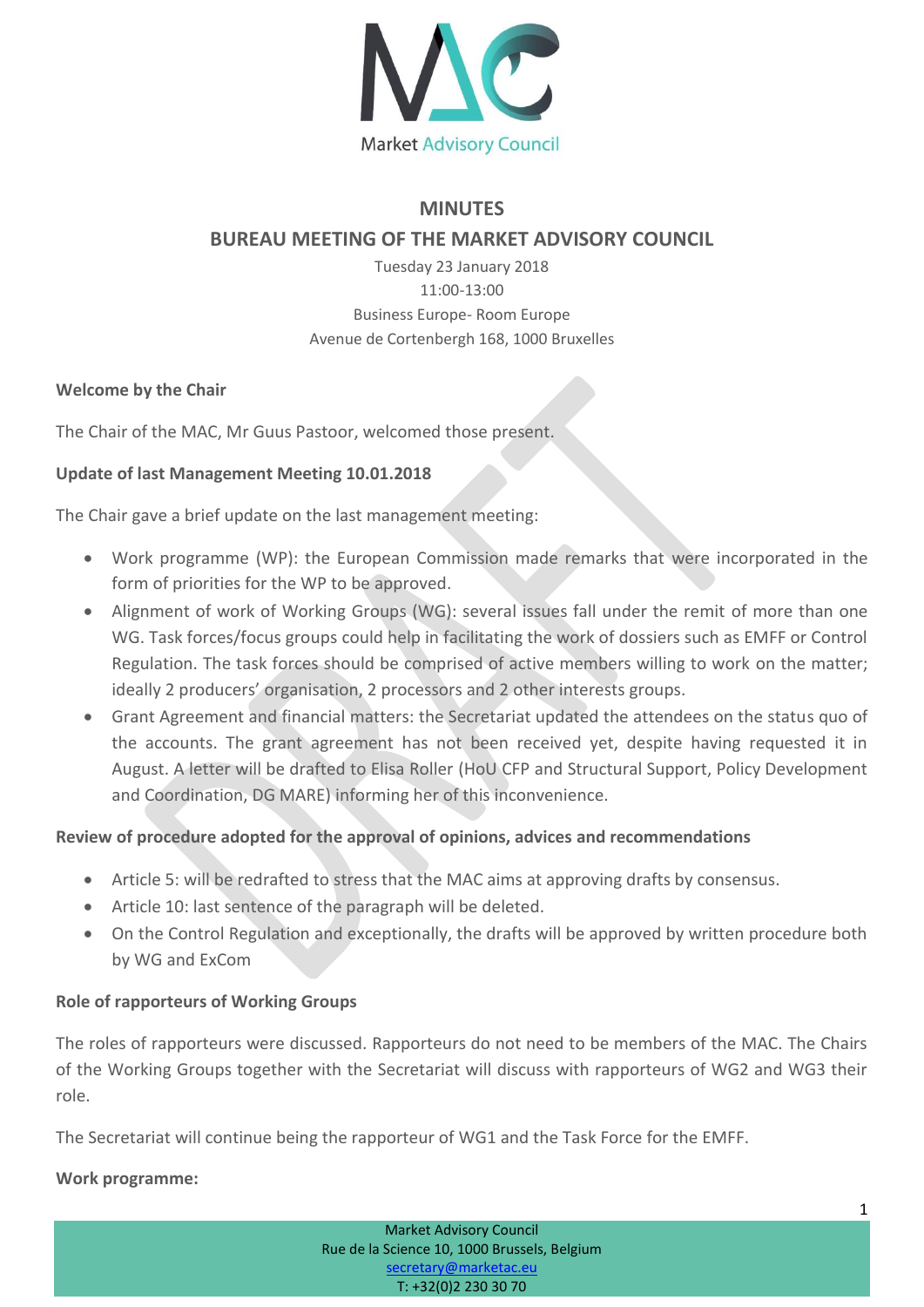

- Actions per Working Group
- Overlapping items

Control Regulation: Chair of WG2, Andrew Kuyk, will take the lead from this point on the dossier, which affects the three WGs. The opinion from the MAC will be limited to issues under its remit.

Dual quality of food: the MAC will wait for an update by COM on what they expect.

IUU: the task force will be re-established in coordination with the LDAC and under the leadership of WWF.

#### **Schedule of meetings**

Executive Committee scheduled for March is cancelled. It will take place in May, together with WGs and General Assembly.

A second Executive Committee will take place in September.

A focus group for the EMFF dossier will take place on the 13 February.

#### **AOB**

EJF and procedure to become a member of the ExCom

The issue will be brought to the General Assembly in May.

Change Statutes- Vice Chairs

The mandate of the Vice-Chairs was extended. A change in the Statues will be carried out further on.

• Seafish membership

The Chair informed attendees that the COM requested the MAC to expel SEAFISH from the Advisory Council, due to its semi-public nature. This will be done by the General Assembly in May.

Nevertheless, Seafish will be invited to participate as an active observer under the same status as any other Member State.

External representation of MAC

The MAC will only be represented in meetings of relevance for the MAC. The hierarchy will be respected and meetings will be reimbursed pending on the production of a report. The external representation of the MAC and its necessity will be based on a case by case scenario.

### **End of meeting**